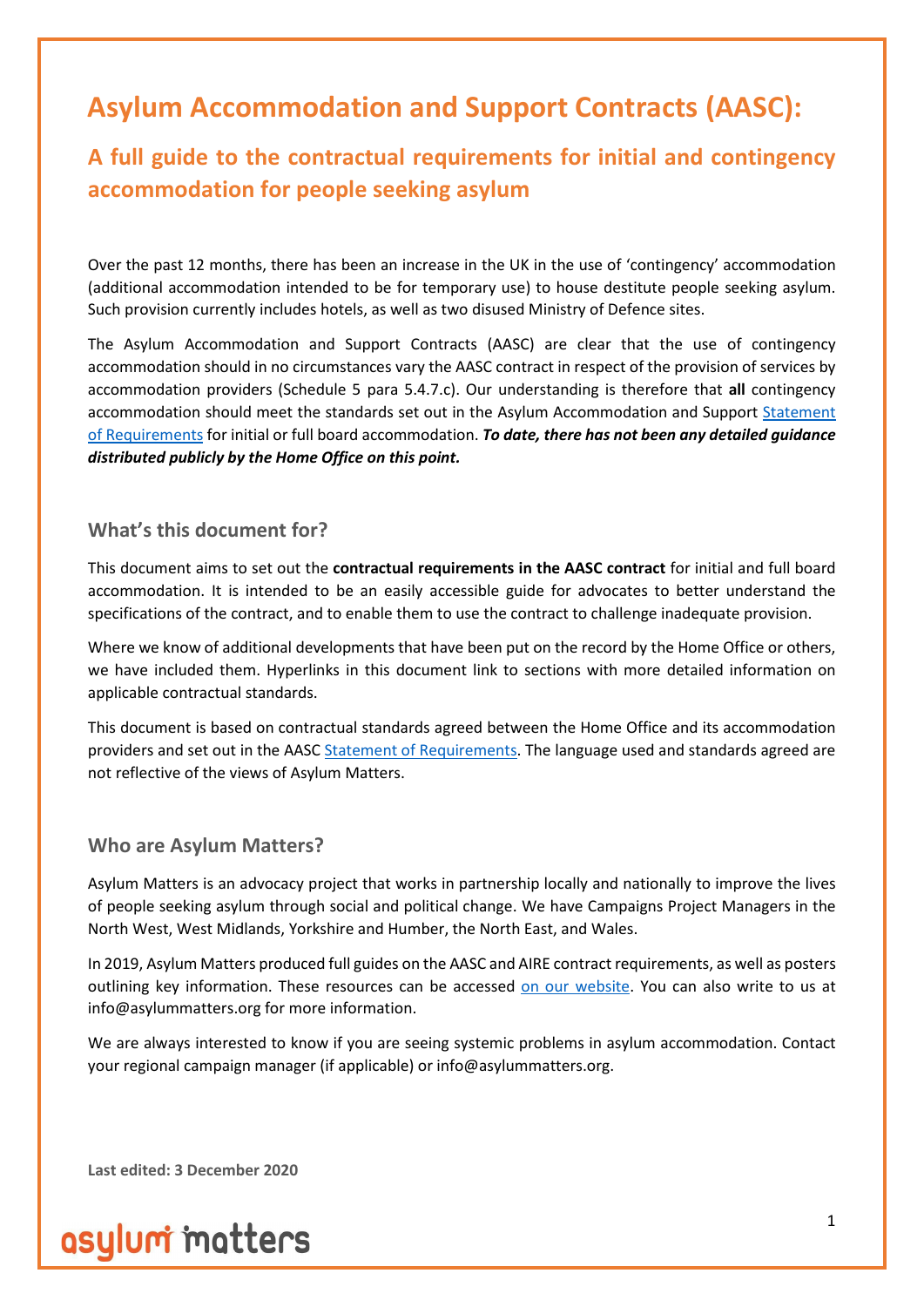### **Summary**

This summary section provides top line information on basic contractual standards for initial and full board accommodation. Click on the hyperlinks to access more detailed information later in the document.

The **Asylum Accommodation and Support Contracts (AASC)** govern the relationship between the Home Office and the three companies contracted to provide asylum accommodation in the UK: Clearsprings, Mears and Serco. Detailed specifications on services to be provided are set out in the Statement of Requirements for the contracts, which can be found online [here.](http://data.parliament.uk/DepositedPapers/Files/DEP2018-1112/AASC_-_Schedule_2_-_Statement_of_Requirements.pdf.)

The **Advice, Issue Reporting and Eligibility Contract (AIRE),** governs the relationship between the Home Office and its contracted advice provider, Migrant Help. The AIRE Statement of Requirements can be found at online [here.](http://data.parliament.uk/DepositedPapers/Files/DEP2018-1112/AIRE_Contract-Schedule_2-SoR_-_HOC_Published.pdf)

There is a close relationship between the two sets of contracts in the framework of support to people seeking asylum.

### **[GENERAL STANDARDS AND MULTI AGENCY WORKING](#page-4-0)**

- The Asylum Accommodation and Support Contracts (AASC) are clear that the use of contingency accommodation should in no circumstances vary the AASC contract in respect of the provision of services by accommodation providers.
- There is an obligation in the contracts for accommodation providers to liaise and cooperate with other actors, including the voluntary sector and including through participation in multi-agency forums;
- All asylum accommodation is always required to be safe, habitable, fit for purpose and correctly equipped;
- Accommodation for disabled Service Users, or Service Users with specific needs, should be fit for purpose and able to be used in compliance with relevant legislation;
- Accommodation providers [committed before the Home Affairs Select Committee](https://committees.parliament.uk/oralevidence/356/default/) in May not to move newly arrived unrelated adults entering initial or contingency accommodation into shared bedrooms;

### **[FOOD AND DRINK](#page-6-0)**

- Fresh drinking water should always be provided;
- Breakfast, lunch, evening meals should be provided. For lunch and evening meals: at least one hot and one cold selection, a vegetarian option and a drinks service;
- A food service for babies and small children, enabling them to be fed whenever necessary, should be provided;
- Special dietary, cultural or religious requirements (including, without limitation, gluten free and diabetic options where necessary) should be met;
- Additional foodstuffs or meals should be provided as required to meet the nutritional needs of Service Users for whom three daily meals may be insufficient;
- The food service should meet appropriate nutritional standards for each varied menu and satisfy cultural, religious, health or other specific requirements;
- Providers must clearly advertise the availability of religious or culturally sensitive meals to relevant Service Users, where appropriate;
- The Provider shall ensure that each varied menu is validated by a suitably qualified nutritionist or health professional as being appropriate to the dietary needs of Service Users.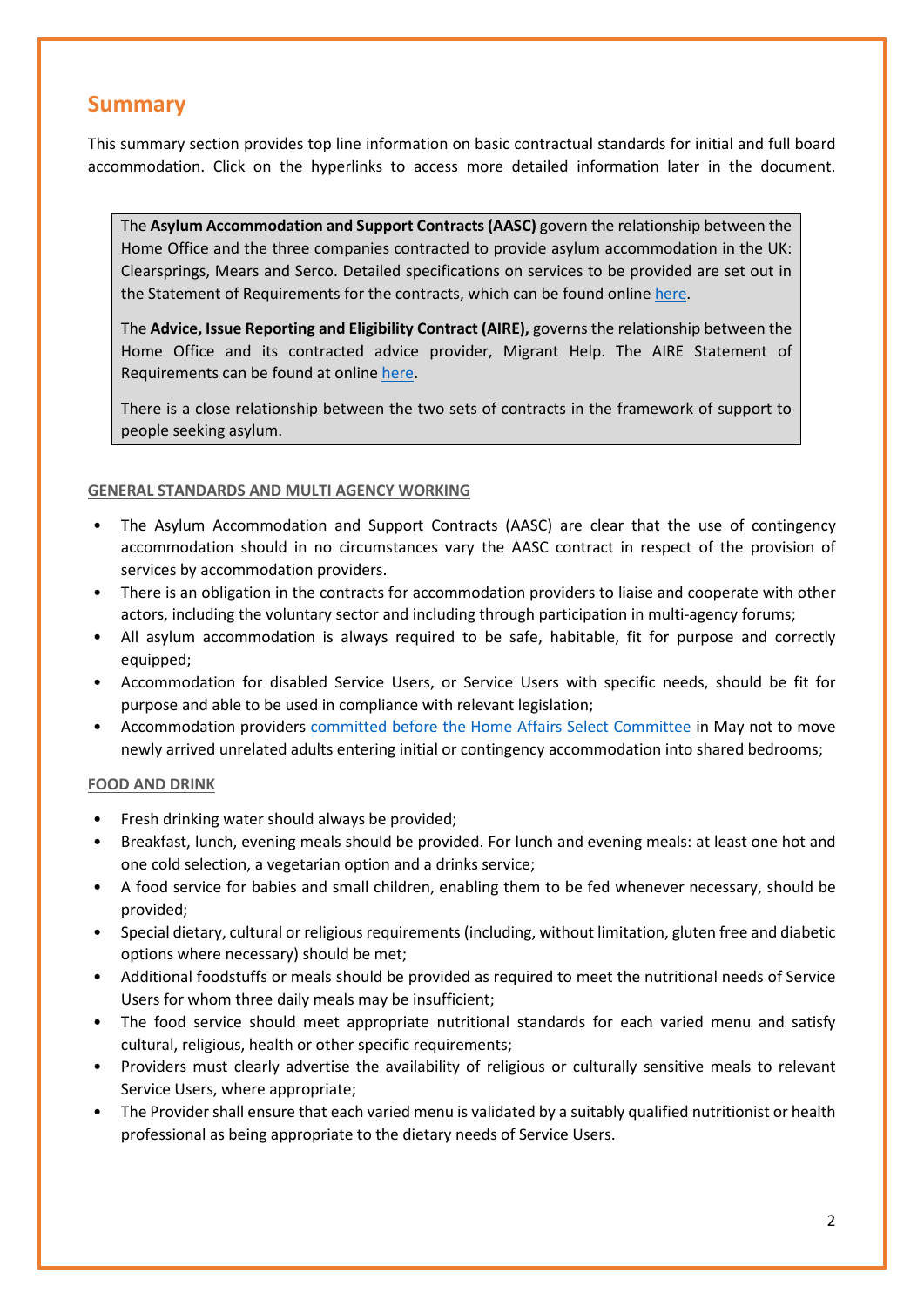### **[PERSONAL CLEANLINESS AND HYGIENE](#page-6-1)**

- New personal linen for each service user;
- Reasonable access to laundry facilities;
- Personal toiletries to be provided, including feminine hygiene products.

### **[BABIES AND CHILDREN](#page-7-0)**

- Baby care equipment and disposable nappies must be provided; Facilities to allow sterilisation of equipment for babies and children must be provided;
- Where applicable, childcare equipment including cots and high chairs should be provided.

### **CASH SUPPORT**

- The provision of cash support to people seeking asylum is not governed by the AASC contract. Up until November 2020, there had not been standard provision in respect of cash support provided to people in contingency accommodation. In some cases, where additional support items (baby care equipment, disposable nappies, personal toiletries and feminine hygiene products) have not been provided by accommodation providers, we are aware that a small amount of cash has been provided to residents in lieu of these items. This has not been consistent across facilities.
- At the end of October, a Ministerial letter reported o[n here](https://www.independent.co.uk/news/uk/home-news/asylum-seekers-hotels-cash-support-home-office-coronavirus-pandemic-b1446025.html) set out proposed changes to asylum support: including plans for an allowance for people in full board accommodation facilities. It committed to a weekly cash payment of £8 for people in full board, and some further backdated payments to cover clothing (£3 a week backdated until March) and travel (£4.70 a week backdated until July). *There is as yet no further public information on how these payments will be administered / implemented.*

### **[INDUCTIONS](#page-8-0)**

- Inductions should be provided within one calendar day by the accommodation provider. This should include orientation in the accommodation, signposting to AIRE (Migrant Help), but also to local VCS services and legal advice, and information on how to make complaints;
- Migrant Help, the advice provider, also have an obligation to provide an induction within one calendar day. This is happening by telephone in most contingency sites. It should assist the person to apply for asylum support and give information on relevant local support networks and voluntary sector and community-based organisations which are available to offer assistance in the local area.

### **[STAFF TRAINING AND BEHAVIOUR](#page-9-0)**

- Accommodation providers have an obligation to treat all Service Users and their dependents in a polite and courteous manner which recognises their rights as individuals;
- All staff in contact with service users (including volunteers and sub-contractor agents) must be adequately trained.

### **[RELOCATION AND DISPERSAL](#page-9-1)**

- Service users should not be moved more than once whilst they are in initial accommodation, except for health and safety reasons;
- Accommodation providers should be providing further briefings to Service Users at least five days before dispersal.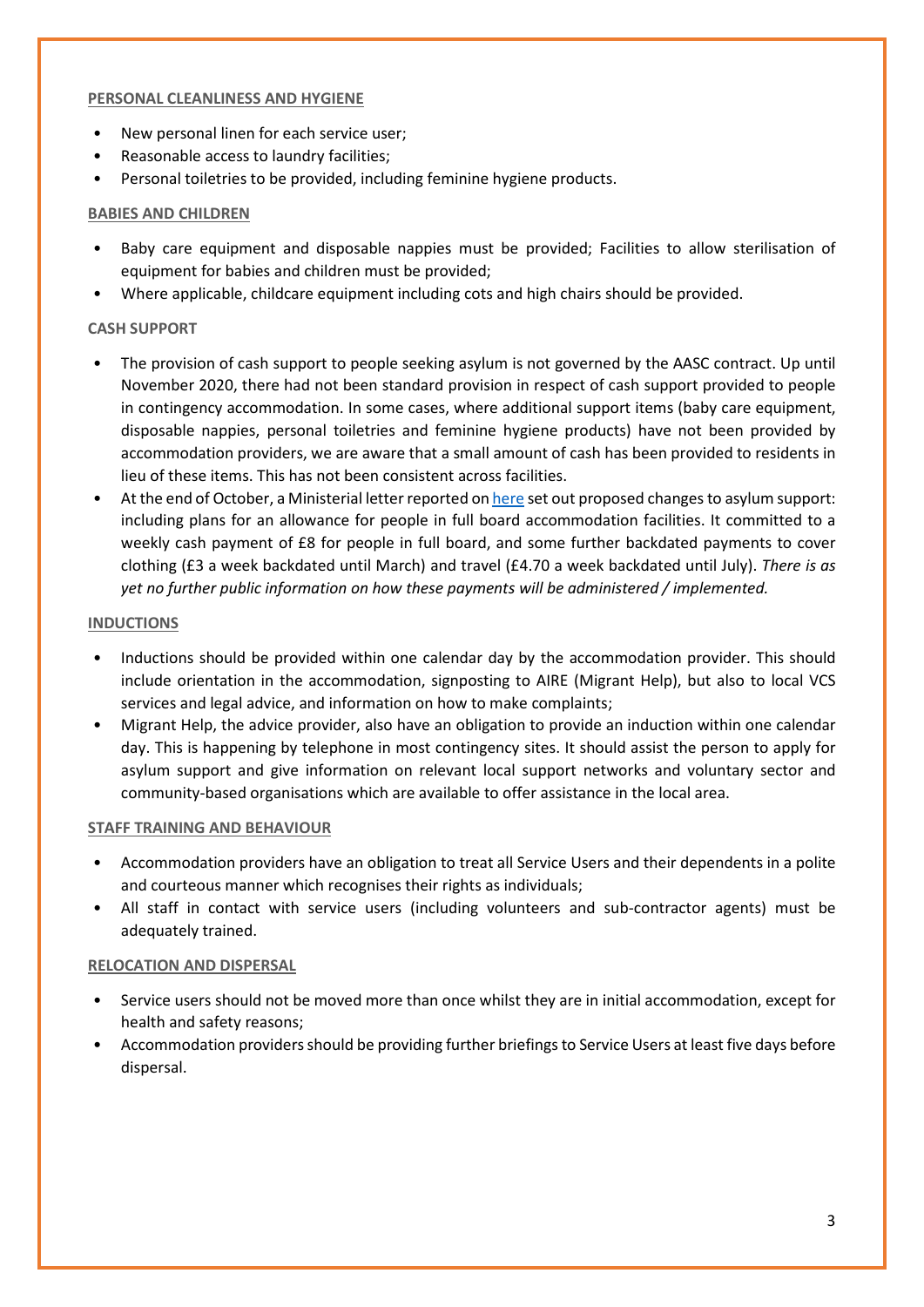### **[HEALTHCARE AND MANAGEMENT OF COVID-19](#page-10-0)**

- Providers are required to agree and acknowledge that the safety and security of the Service Users in their care is of absolute importance and must not be jeopardised, and that they are responsible for the general welfare of Service Users in their care;
- Providers have an obligation to liaise with the Home Office, Migrant Help, relevant health authorities, including contacts from Public Health, in the management of infectious or contagious diseases;
- Providers must take necessary action to protect the welfare of a Service User with an infectious or contagious disease, as well as other Service Users, their staff and members of the public, seeking guidance from relevant medical or public health professionals if necessary;
- The provision of healthcare services specific to asylum accommodation is not a requirement under the AASC contracts, and it is our understanding that it is for specific Clinical Commissioning Groups (CCGs) to consider how to configure services if contingency accommodation is procured within their area.

### **[ADULTS AT RISK](#page-12-0)**

- The Accommodation Providers are required to be proactive in monitoring and identifying people with specific needs or at-risk Service Users within their care;
- The Providers also must be proactive in making referrals to relevant statutory and/or voluntary services for an assessment of Service User needs, where appropriate.

### **[COMPLAINTS](#page-13-0)**

- Accommodation Providers are to encourage Service Users to make complaints through Migrant Help;
- Accommodation Providers have five working days to respond to and resolve Service User's complaints after a referral from Migrant Help;
- Migrant Help are also responsible for escalating complaints if a Service User informs them that a complaint has not been resolved to their satisfaction;
- Where the Accommodation Providers are informed of a complaint directly by Service Users during property visits, the accommodation providers are required to notify Migrant Help of the complaint on the same day, including the substance of the complaint and the name and contact details of the Service User making the complaint, where known. They are then responsible for responding to and resolving the Service User's complaint within five working days.
- Migrant Help's complaints procedure is [here.](https://www.migranthelpuk.org/Handlers/Download.ashx?IDMF=4c040ab8-5954-4166-bc67-584f92437c15)

### **ACTIONS YOU CAN TAKE TO ESCALATE ISSUES:**

Contact [Migrant Help](https://www.migranthelpuk.org/) to make sure that concerns around asylum accommodation are put on the record, not lost in the system, and fed into performance management information collated by the Home Office. If an individual wishes to make a complaint, this can be done [via Migrant Help](https://www.migranthelpuk.org/Handlers/Download.ashx?IDMF=4c040ab8-5954-4166-bc67-584f92437c15) and accommodation providers should deal with it within five working days;

Work with multi-agency groups, other advocates, and organisations such as Local Authorities and Regional Strategic Migration Partnerships to make sure concerns are escalated with the accommodation providers. Both the accommodation providers and [Migrant Help](https://www.migranthelpuk.org/partnerships) have partnership teams who should engage with local organisations seeking to point out issues or better provision;

Work together with local Councillors and MPs to bring issues to their attention, get them to take action or use the media to get issues heard. Organisations like [Imix](https://imix.org.uk/contact-us/) work to support groups looking to make media approaches. We are always interested to know if you are seeing systemic problems in asylum accommodation, and if you have been in touch with your elected representatives or the media: contact your regional campaign manager (if applicable) or info@asylummatters.org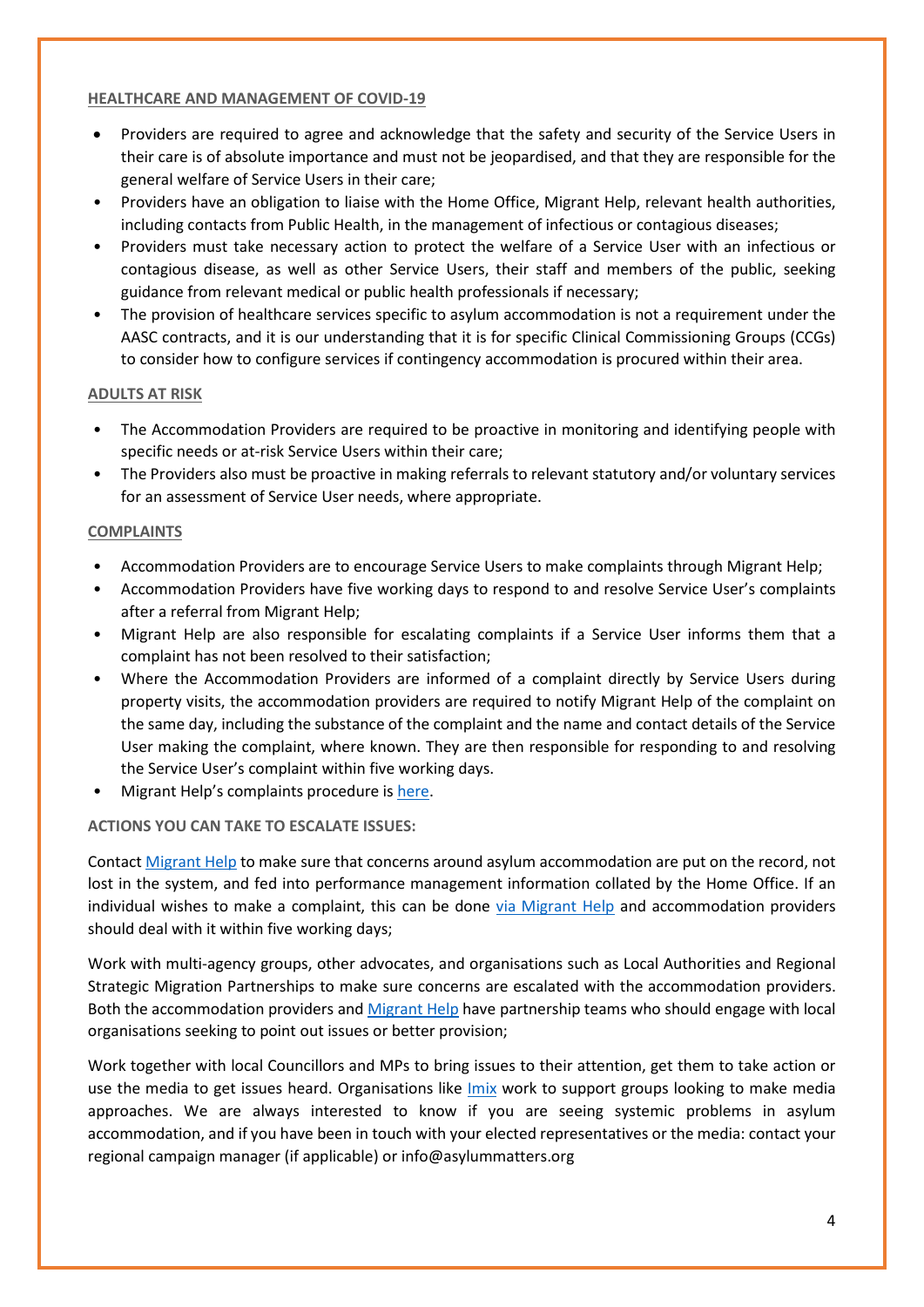*Numbers in brackets are references to paragraphs in the AASC Statement of Requirements*

### <span id="page-4-0"></span>**Section 1 – General Standards and Multi-Agency Working**

### **CONTRACTUAL STANDARDS**

Our understanding is that accommodation provided as contingency accommodation must meet the standards expected of the accommodation providers set out in the [Statement of Requirements](http://data.parliament.uk/DepositedPapers/Files/DEP2018-1112/AASC_-_Schedule_2_-_Statement_of_Requirements.pdf) for the Asylum Accommodation and Support Contracts – and specifically the standards in that document which apply to full board accommodation and initial accommodation (Schedule 5 para 5.4.7.c).

References in this briefing are to paragraphs in the AASC [Statement of Requirements.](http://data.parliament.uk/DepositedPapers/Files/DEP2018-1112/AASC_-_Schedule_2_-_Statement_of_Requirements.pdf) For a wider explanation of the AASC contracts, as they apply across the accommodation estate, we have produced a document The [Asylum Accommodation and Support Contracts –](https://asylummatters.org/wp-content/uploads/sites/117/2019/11/The-Asylum-Accommodation-and-Support-Contracts-A-Guide.pdf) A Guide.

### **MULTI AGENCY WORKING**

Accommodation providers have an obligation under the contracts to liaise and cooperate with the voluntary sector; Local Authority organisations; the Home Office's regional offices; other Providers (including Migrant Help); the National Health Service; and the Police, during the normal course of operations "so that the interests of the Service Users are best served" (1.5.1) The Statement of Requirements specifies that this will include, but not be limited to, participation in multi-agency forums or meetings, as required, to protect and safeguard the welfare of Service Users (1.5.2).

**In practice, this has in many areas translated to the setting up of multi-agency forums in local areas where people seeking asylum are accommodated.** Where such groups have not existed, many voluntary sector agencies have worked with local authorities and accommodation providers to create them, many specific to sites being used as contingency. **These forums can be useful for coordinating voluntary sector activity around sites, raising operational and other issues which are specific to the hotel and getting concerns put on record.**

### **ACCOMMODATION STANDARDS - GENERAL**

All asylum accommodation is required at all times to be **safe, habitable, fit for purpose** and **correctly equipped** (2.1.1 AASC [Statement of Requirements\)](http://data.parliament.uk/DepositedPapers/Files/DEP2018-1112/AASC_-_Schedule_2_-_Statement_of_Requirements.pdf). It must be licensed for the intended use in accordance with statutory requirements and/or Local Authority rules and regulations, where the property is subject to licensing (4.1.1.d). There are detailed specifications on what constitutes safe, habitable, fit for purpose and correctly equipped which are explained in Annex B to the **Statement of Requirements** (p81) o[r this poster](https://asylummatters.org/wp-content/uploads/sites/117/2019/11/PRINT-Accommodation-Standards-FINAL-A1-1.pdf) we have produced to explain them. If you don't have a copy of this, and would like one, contact us at info@asylummatters.org.

### **DISABLED PEOPLE OR SERVICE USERS WITH SPECIFIC NEEDS**

All accommodation should be suitable for Service Users with specific needs, as notified by the Home Office or where identified as necessary by the Provider, and in compliance with the Disability Discrimination Legislation; (4.1.1.g). Accommodation for disabled Service Users, or Service Users with specific needs, should be fit for purpose and able to be used for its intended purpose by disabled Service Users, in compliance with relevant legislation, including the Human Rights Act 1998 and the Equality Act 2010 (B.5.1). In providing accommodation for disabled Service Users, and/or Service Users with specific needs, the Provider shall ensure that the accommodation and its associated facilities are accessible, and, where necessary, has appropriate adaptations to enable the Service User to live independently, or in accordance with a Local Authority assessment under the Care Act 2014 (B.5.2).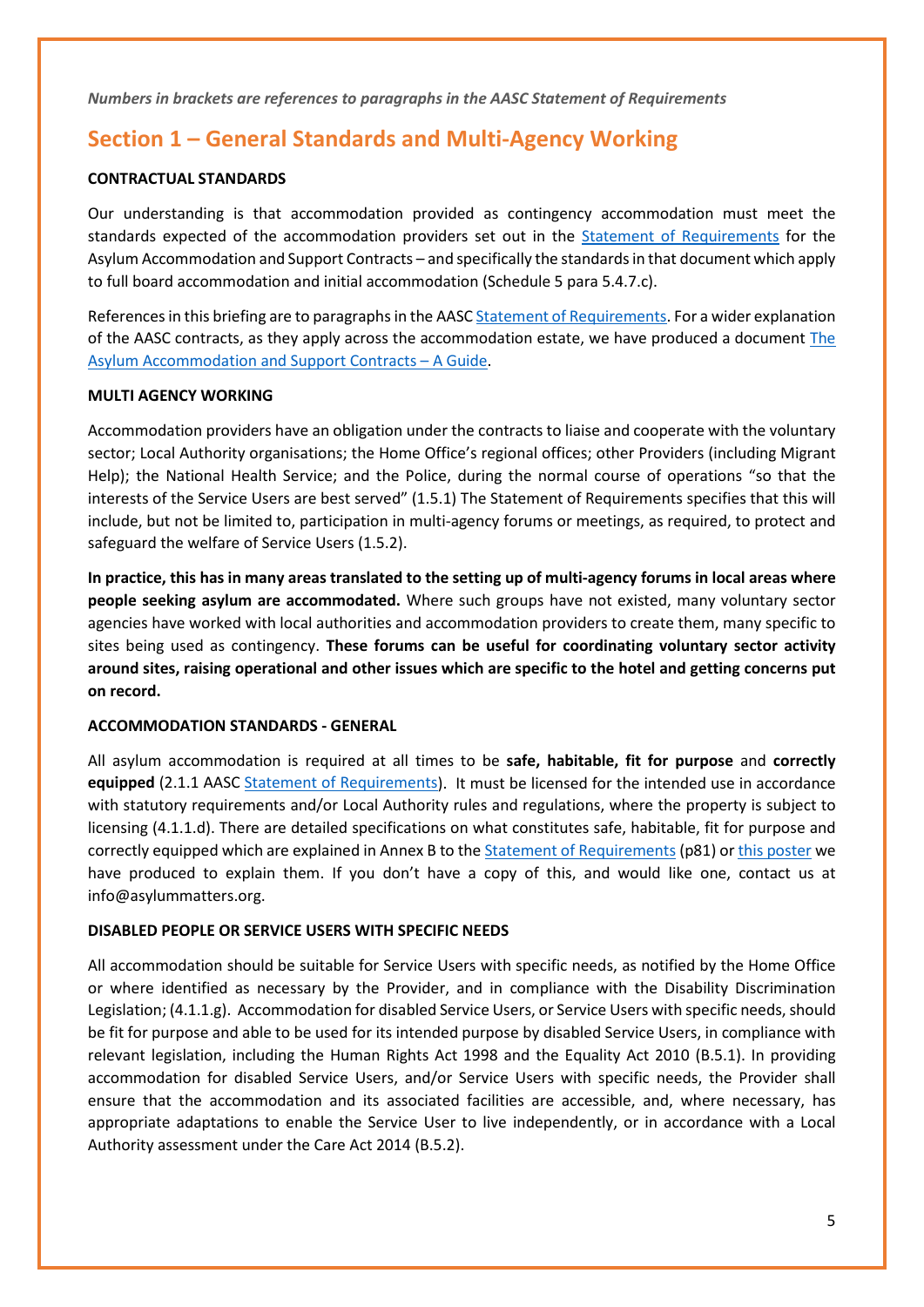#### **ROOM SHARING**

Annex C of th[e Statement of Requirements](http://data.parliament.uk/DepositedPapers/Files/DEP2018-1112/AASC_-_Schedule_2_-_Statement_of_Requirements.pdf) set out detailed provisions on room sharing. Bedroom sharing of unrelated adults of the same sex is only permitted under certain circumstances in the asylum accommodation contracts. In addition, providers must ensure that where shared rooms are used, they are appropriately sized for the number of occupants and that occupancy of a room does not exceed that specified in the appropriate space standard, as set out in relevant legislation and/or in Local Authority licensing requirements; (B.12.1.1).

**However in May 2020, all the asylum accommodation provider[s confirmed before the Home Affairs Select](https://committees.parliament.uk/oralevidence/356/default/)  [Committee](https://committees.parliament.uk/oralevidence/356/default/) that new arrivals into initial or contingency accommodation estate would not be placed in shared rooms with unrelated adults,** as a result of the COVID-19 pandemic.

The placing of individuals in large shared dormitories or military barracks does not meet this commitment. **We also do not have a clear picture on whether this commitment is being adhered to in practice across providers and regions** elsewhere in the accommodation estate**.** If you are aware of places in which unrelated adults are being required to share rooms in initial or contingency accommodation, particularly people who have entered the asylum accommodation system since May 2020, please do let us know (email info@asylummatters.org).

#### **COMMUNAL AREAS**

Unless otherwise stipulated, Service Users shall have equal and necessary access to facilities (B.12.1.3).

Providers must ensure that common and communal parts of the accommodation are kept clean (B.12.1.7). They are obliged to provide access to appropriate cleaning materials and consumables for communal areas, including, but not limited to bleach, floor cleaner, washing up liquid and worktop cleaner (B.13.1). *We have not had clarification specifically on how COVID-19 may affect this*

Taking into account the number and mix of Service Users, the Providers are obliged to provide reasonable access to tables and comfortable chairs for recreational activities (B.13.1). *We have not had clarification specifically on how COVID-19 may affect this.*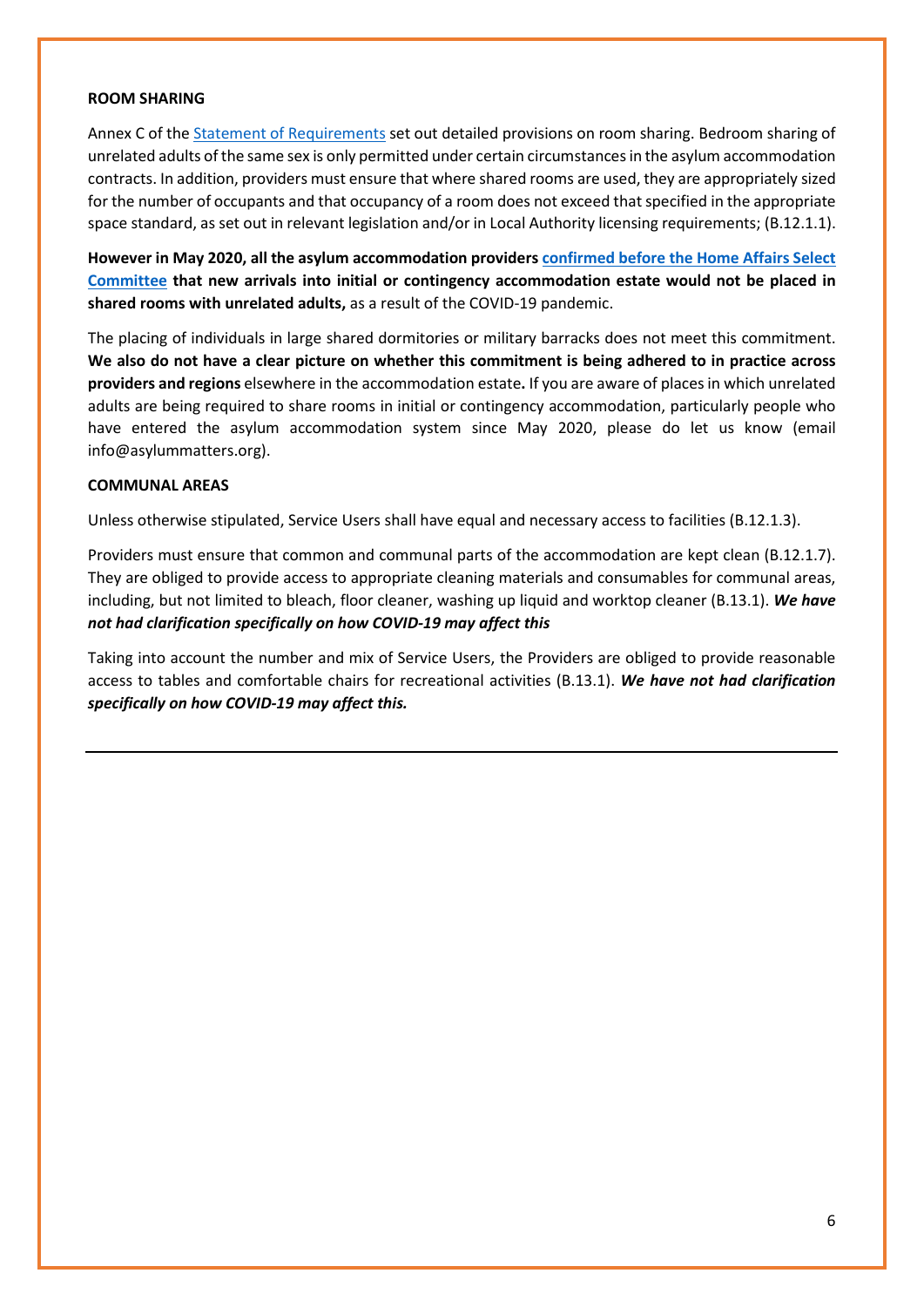### **Section 2 – Food and Facilities, Personal Cleanliness and Hygiene**

### <span id="page-6-0"></span>**FOOD AND DRINK**

Most sites currently being used as contingency accommodation are **full board accommodation.** Detailed specifications on what is required in this case are set out at paragraph 4.1.4 of th[e Statement of Requirements](http://data.parliament.uk/DepositedPapers/Files/DEP2018-1112/AASC_-_Schedule_2_-_Statement_of_Requirements.pdf) (page 46). For full board accommodation, the Provider is required to take into account the number and mix of Service Users and provide adequate dining facilities to cater for their needs (B.13.1). *We have not had clarification on how specifically COVID-19 may affect this.*

Providers are obliged to provide reasonable access to **fresh drinking water** and a suitable drinking vessel at all times (B.13.1).

The required food provision is:

- **Breakfast** (4.1.4.3.a)
- **Lunch and Evening meals** (4.1.4.3.b)**.**

For both lunch and evening meals there should be a choice of at least **one hot** and **one cold** selection, and **at least one vegetarian option**, and a beverage service **(drinks)** should be available with each main meal (4.1.4.3.c).

In addition, there should be:

- a **food service for babies and small children with the appropriate foodstuffs. This should enable babies and small children to be fed whenever necessary;** (4.1.4.3.d)
- options which cater for **special dietary, cultural or religious requirements (including, without limitation, gluten free and diabetic options where necessary)**; (4.1.4.3.e) and
- **additional foodstuffs or meals as required to meet the nutritional needs of Service Users for whom three daily meals may be insufficient;** (4.1.4.3.f)
- The food service should meet **appropriate nutritional standards** for each varied menu and **satisfy cultural, religious, health or other specific requirements.** Providers have to **clearly advertise** the availability of religious or culturally sensitive meals to relevant Service Users, where appropriate; (4.1.4.3.4)
- The Provider shall **ensure that each varied menu is validated by a suitably qualified nutritionist or health professional as being appropriate to the dietary needs of Service Users** (4.1.4.3.5).

Providers should take proactive steps to try and ascertain whether a Service User has specific dietary needs, and should notify the Home Office if a Service User has dietary needs which have not previously been identified, as soon as practical (2.3.7)

### <span id="page-6-1"></span>**PERSONAL CLEANLINESS AND HYGIENE**

### **Bathrooms**

There must be at least one bathroom per 5 single service users in full board accommodation (B.13.1) *We have not had clarification specifically on how COVID-19 may affect this***.**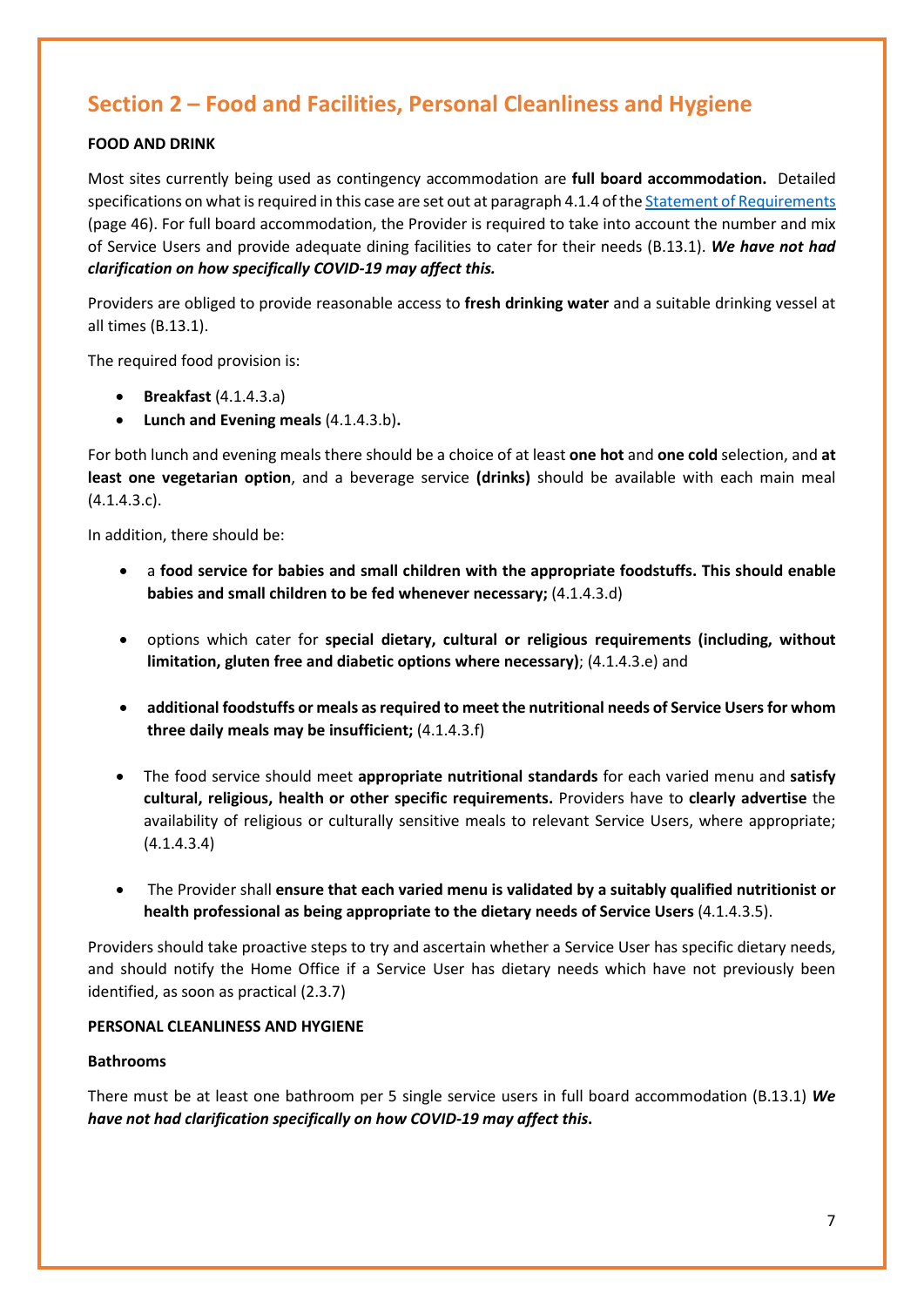#### **Personal Linen**

As a minimum, there should be new personal linen for each service user. The Statement of Requirements specifies 2 bath towels, 2 hand towels, 2 face flannels, 1 tea towel, 2 sheets, 2 pillows / pillow cases, 2 blankets, 1 duvet and 2 duvet covers (B.13.2)

### **Laundry**

There should be reasonable access to laundry facilities (over and above hand washing, normally a washing machine), ironing boards and clothes irons. Laundry should include facilities to enable Service Users to dry clothes e.g. an airier or a clothes line (B.13.1)

#### **Toiletries**

Providers are required to ensure that the full board service shall include additional support items required by Service Users, including **personal toiletries** (4.1.4.3.6b) There is no detail in the contracts as to what is considered adequate toiletries, however it does stipulate that this must include feminine hygiene products (4.1.4.3.6b).

#### **Women**

Women must be provided with feminine hygiene products. (4.1.4.3.6b).

### <span id="page-7-0"></span>**BABIES AND CHILDREN**

The full board service must include **baby care equipment and disposable nappies;** (4.1.4.3.6a)

Providers must provide facilities to allow the sterilisation of equipment for babies and children. (B.13.1). Where applicable, childcare equipment including cots and high chairs should be provided, and it should be ensured that sterilisation equipment is available for children under the age of one year (B.12.2).

### **CASH SUPPORT**

The provision of cash support to people seeking asylum is not governed by the AASC contract. Up until November 2020, there had not been any standard provision in respect of cash support provided to people in contingency accommodation. In some cases, where additional support items (baby care equipment, disposable nappies, personal toiletries and feminine hygiene products) have been provided by accommodation providers, we are aware that a small amount of cash has been provided to residents in lieu of these items. This has not been consistent across facilities.

At the end of October, a Ministerial letter reported on [here](https://www.independent.co.uk/news/uk/home-news/asylum-seekers-hotels-cash-support-home-office-coronavirus-pandemic-b1446025.html) set out proposed changes to asylum support: including plans for an allowance for people in full board accommodation facilities. It committed to a weekly cash payment of £8 for people in full board, and some further backdated payments to cover clothing (£3 a week backdated until March) and travel (£4.70 a week backdated until July). *There is as yet no public information on how these payments will be administered / implemented.*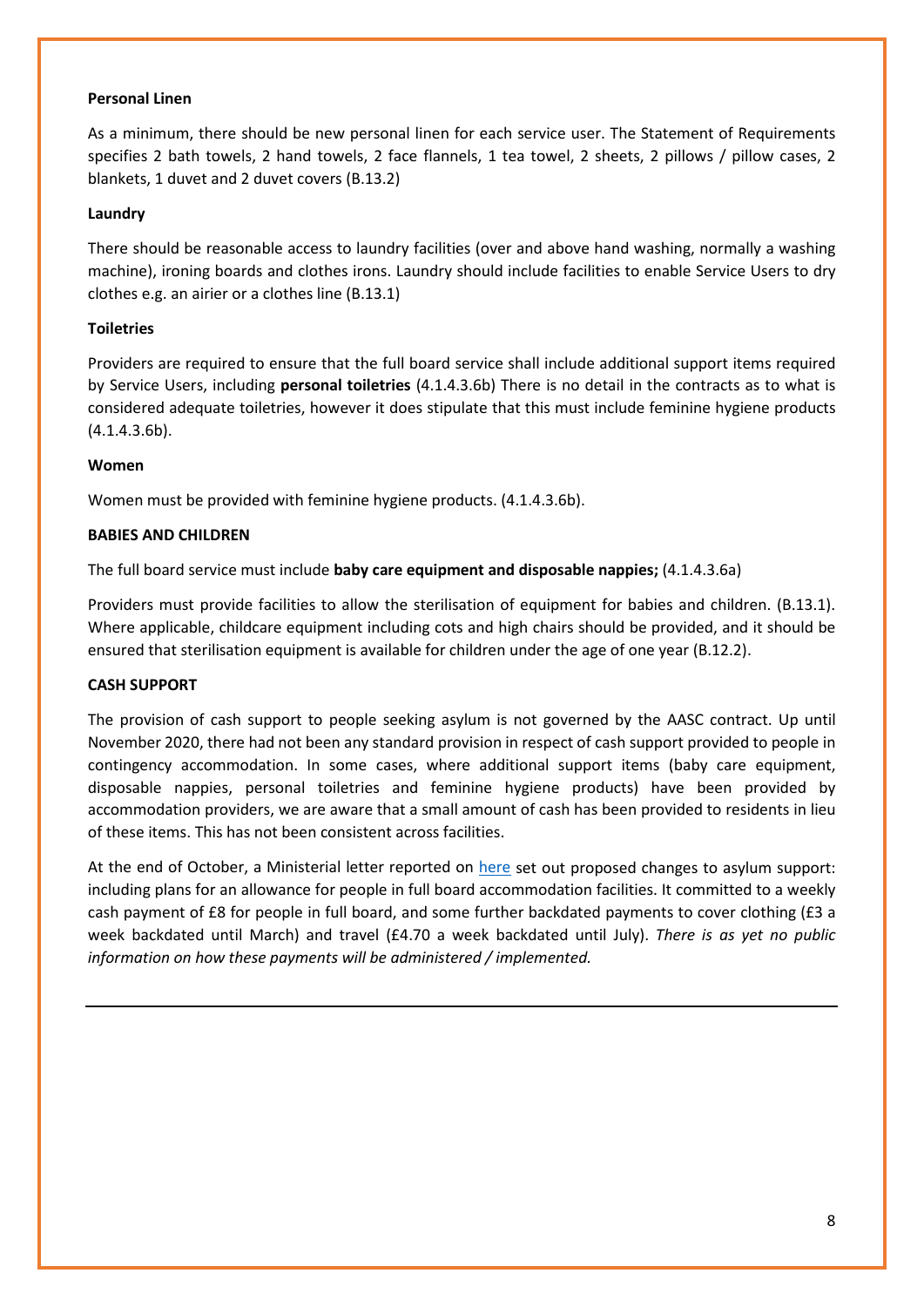### **Section 3 – Support to Service Users, Induction, Relocation, Staff Training**

### <span id="page-8-0"></span>**INDUCTIONS**

### **Accommodation providers**

The [AASC Statement of Requirements](http://data.parliament.uk/DepositedPapers/Files/DEP2018-1112/AASC_-_Schedule_2_-_Statement_of_Requirements.pdf) sets out detailed information regarding the induction that people should expect in Initial Accommodation from accommodation providers. With reference to Initial Accommodation, the focus of the induction given by accommodation providers shall be, as a minimum (2.7.2):

- the accommodation provided;
- individual safety and wellbeing, including access to urgent or emergency healthcare;
- the lay-out and routine of the Initial Accommodation centre and available services;
- the operating instructions for equipment, facilities and installed items provided for comfort and general living (where applicable);
- the process for accessing health screening and related services;
- the rights, obligations and responsibilities of Service Users whilst they are within the asylum support system; and
- signposting to the AIRE Provider (Migrant Help)

Paragraph 4.2.2 of the *Statement of Requirements*, gives very detailed information on induction briefings (not all of which is replicated here). Some points of interest are that induction briefings should be provided by accommodation providers within one calendar day of the Service User occupying the Initial Accommodation (4.2.2), in a language understood by the Service User (4.2.2.2), and that at the end of the briefing, the Service user should be provided with an information pack containing all necessary information (4.2.2.4). The should include information on local services and information to assist Service Users to make contact with local organisations, including voluntary sector services and other independent advice providers (4.2.2.6.h), legal advisers and related services (4.2.2.6.h) and relevant information on local authority services, emergency services and local shops and amenities (4.2.2.6.h). It should also include information on how to make complaints (4.2.2.7). The Provider should require Service Users to confirm in writing that this information has been provided, an information pack issued and its content understood (4.2.2.9).

### **Migrant Help**

Migrant Help, the contracted advice provider, are also required to give inductions to Service Users under the related Advice Issue Reporting and Eligibility contract (AIRE), within one calendar day of a person arriving in initial accommodation. Detailed specifications as to what is required within this induction is in paragraph 4.4 of the [AIRE Statement of Requirements.](http://data.parliament.uk/DepositedPapers/Files/DEP2018-1112/AIRE_Contract-Schedule_2-SoR_-_HOC_Published.pdf)

**A guide we produced to the AIRE contract i[s here.](https://asylummatters.org/wp-content/uploads/sites/117/2019/11/The-Advice-Issue-Reporting-and-Eligibility-Contract-A-Guide.pdf) Inductions are currently only happening by telephone in most contingency sites due to COVID-19.** Amongst the things which this induction should contain are information about the availability of legal advice and representation and signposting to the legal aid agency (4.4.4.4 [AIRE SOR\)](http://data.parliament.uk/DepositedPapers/Files/DEP2018-1112/AIRE_Contract-Schedule_2-SoR_-_HOC_Published.pdf); information about how to make complaints about the accommodation provider, Migrant Help or the ASPEN provider (4.4.4.10 [AIRE SOR\)](http://data.parliament.uk/DepositedPapers/Files/DEP2018-1112/AIRE_Contract-Schedule_2-SoR_-_HOC_Published.pdf); and information about local support networks and voluntary sector and/or community based organisations which available to offer assistance in the local area (4.4.4.12 [AIRE SOR\)](http://data.parliament.uk/DepositedPapers/Files/DEP2018-1112/AIRE_Contract-Schedule_2-SoR_-_HOC_Published.pdf).

A crucial function of Migrant Help for people in contingency accommodation is to assist them to apply for asylum support, including Section 95 support. We do not cover that function here, but detailed specifications on it are to be found in the [AIRE Statement of Requirements](http://data.parliament.uk/DepositedPapers/Files/DEP2018-1112/AIRE_Contract-Schedule_2-SoR_-_HOC_Published.pdf) Section 3 (Eligibility) and further explained in [our guide.](https://asylummatters.org/wp-content/uploads/sites/117/2019/11/The-Advice-Issue-Reporting-and-Eligibility-Contract-A-Guide.pdf)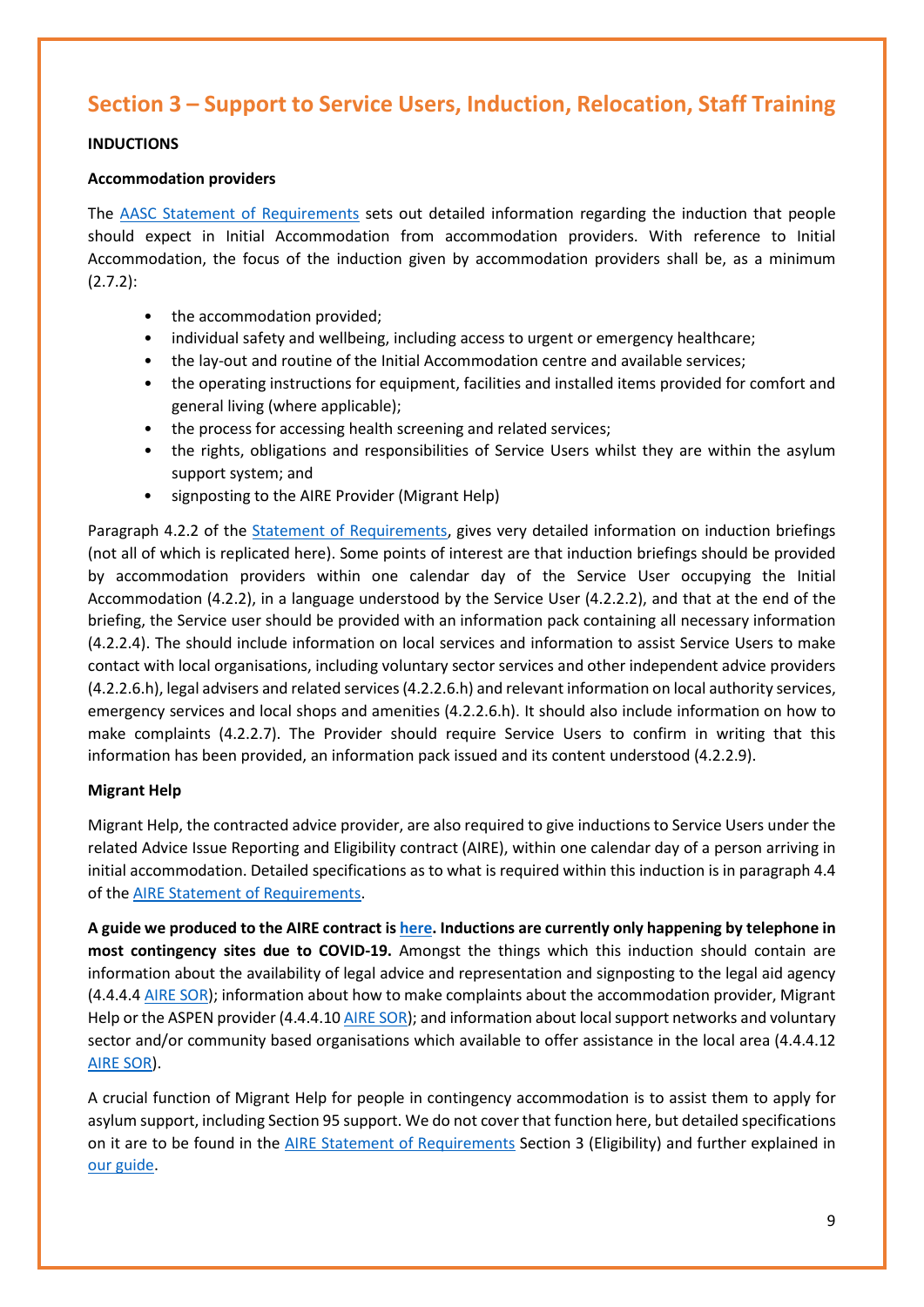#### <span id="page-9-0"></span>**STAFF TRAINING AND BEHAVIOUR**

The set-up of staffing at the sites is complex, with accommodation providers often subcontracting to security firms to help staff the sites, as well as hotel staff being involved in catering and cleaning. However the AASC [Statement of Requirements](http://data.parliament.uk/DepositedPapers/Files/DEP2018-1112/AASC_-_Schedule_2_-_Statement_of_Requirements.pdf) does include provisions related to the behaviour of staff towards people seeking asylum, as well as the training of sub-contractor agents and provider staff.

Providers and their subcontractors and employees are required to treat "all Service Users and their dependents in a polite and courteous manner which recognises their rights as individuals". They are required to acknowledge and agree "that Service Users will need to be managed with sensitivity, compassion and respect" (1.2.1.2). In particular, they are required to "understand the background and needs of the Service User and understand that some Service Users will have particular characteristics and special needs that require the provision of particular accommodation or accommodation in a specific locality, and/or the provision of transport that is suitable for their needs" (1.2.1.1)

Th[e Statement of Requirements](http://data.parliament.uk/DepositedPapers/Files/DEP2018-1112/AASC_-_Schedule_2_-_Statement_of_Requirements.pdf) says that Providers "shall fully equip and train staff (including volunteers) to ensure they are able to fulfil their roles" (1.2.3.1). They must ensure that staffing levels are appropriate at all times (1.2.3.2). All staff, including sub-contractor agents must be DBS checked (1.2.3.3). All staff likely to have direct contact with Service Users, or access to their data, must have passed immigration and right to work checks, and have been made aware of the requirement in section 55 of the Borders, Citizenship and Immigration Act 2009, of the need to safeguard and promote the welfare of children (1.2.3.4).

All staff in contact with service users (including volunteers and sub-contractor agents) have to be adequately trained in compliance with the following requirements (1.2.3.7 and 1.2.4): the asylum and asylum support systems; equality and diversity; data protection; and safeguarding. (1.2.4.1).

In addition, the training programme for staff with regular or face-to-face contact with Service Users, and/or responsibility for the safety and security of Service Users and dependent children, must cover, as a minimum, the following: ethnic diversity and cultural awareness; suicide and self-harm awareness and prevention; basic first aid; gender based violence; fire safety; health and safety; vicarious trauma; unconscious bias; counter terrorism; modern slavery; training relating to required housing standards and relevant regulatory requirements; and any other relevant training as specified by the Home Office (1.2.4.2).

This training should take account of established good practice and relevant standards (1.2.4.3) and all staff should receive refresher training annually (1.2.4.4).

All staff must display clear and unambiguous identity cards when in contact with Service Users (1.2.3.9).

### <span id="page-9-1"></span>**RELOCATION AND DISPERSAL**

Service users should not be moved more than once whilst they are in initial accommodation, except for health and safety reasons (C.3.2). Accommodation providers should be providing further briefings to Service Users at least five days before dispersal (4.2.2.9).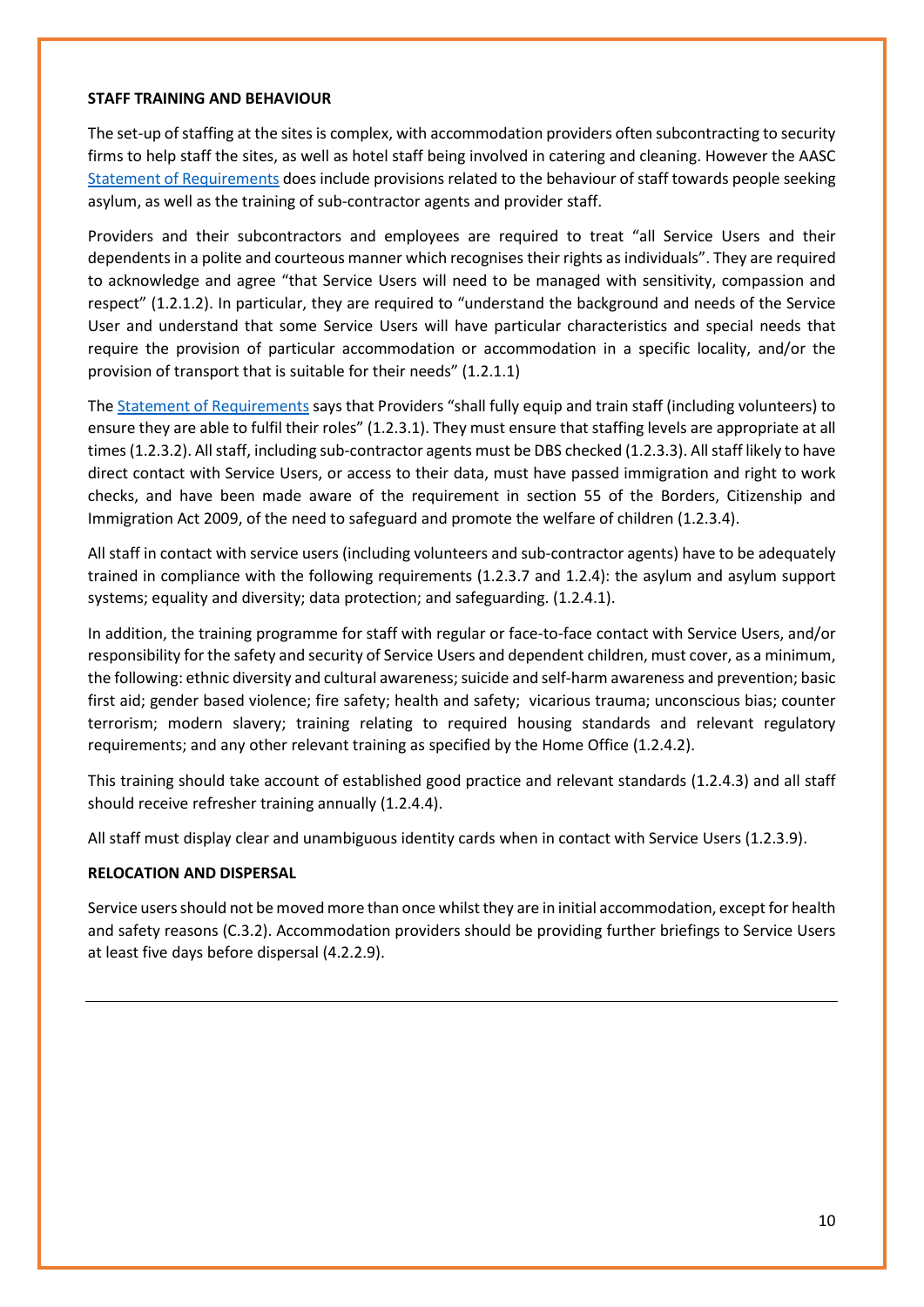### <span id="page-10-0"></span>**Section 4 – Healthcare and Management of Covid-19**

### **HEALTHCARE**

**The provision of healthcare services specific to asylum accommodation is not a requirement under the AASC contracts, and it is our understanding that it is for specific Clinical Commissioning Groups (CCGs) to consider how to configure services if contingency accommodation is procured within their area.**

However, as a general principle, Providers are required to agree and acknowledge that the safety and security of the Service Users in their care is of absolute importance and must not be jeopardised, and that they are responsible for the general welfare of Service Users in their care (1.2.1.9). They must provide decent conditions, to the extent that this is within their power, for Service Users and meet their needs, including in respect of facilitating access to health and social care (1.2.1.9). They are required to liaise with health contacts (including, as a minimum, contacts from health care, social care and Public Health) in their area, at least once every quarter, so that local issues can be discussed, and appropriate actions identified (1.7.1). They are also required to liaise with health contacts in their area to help Service Users to access and take up health screening whilst they are in Initial Accommodation (1.7.3).

They have an obligation to pass any health information on Service Users within Initial Accommodation that has been made known to them to a relevant healthcare provider and staff responsible for the health screening of Service Users, so that health care for the most vulnerable new arrivals can be prioritised and acted upon without delay (1.7.9). In Initial Accommodation there is a requirement for space to be provided in or near the facility If required by the local health authority for the purpose of healthcare screening (4.2.1). *We have had no information on how this is required to translate to contingency asylum accommodation.*

Providers also have a clear specific obligation to provide direct support to Service Users in certain circumstances. Where a Service User is taken ill during Service provision, the accommodation provider has to ensure that access to medical treatment is made available (including, if required, the attendance of appropriate medical staff), and if necessary shall take the Service User to hospital (1.4.3). They are required to notify the Home Office as soon as possible from taking the decision to provide access to medical treatment or to take a Service User to hospital (1.4.3). Annex D of the [Statement of Requirements](http://data.parliament.uk/DepositedPapers/Files/DEP2018-1112/AASC_-_Schedule_2_-_Statement_of_Requirements.pdf) details examples of urgent health needs or pre-existing medical conditions which may require action by accommodation providers.

#### **MANAGEMENT OF COVID-19**

**There has not to date been any detailed written guidance that we are aware of distributed publicly by the Home Office on how it is managing Covid-19 within the asylum accommodation estate. The [Home Office](https://homeofficemedia.blog.gov.uk/2020/08/08/the-use-of-temporary-hotels-to-house-asylum-seekers-during-covid-19/)  [in the media blog](https://homeofficemedia.blog.gov.uk/2020/08/08/the-use-of-temporary-hotels-to-house-asylum-seekers-during-covid-19/) contains some limited information on the use of temporary hotels to house people during COVID-19.** 

The AASC contracts have some general provisions around health and safety and the management of infectious diseases. Providers under the contracts are under an obligation to provide the Home Office with a health and safety plan (1.3.2) to be reviewed at least annually. As far as practical, the Home Office shall notify the Provider if a Service User is suffering from an infectious or contagious disease before the Service User enters the care of the Provider, or as soon as possible after they are made aware (1.3.3). In these instances, the Provider must ensure that suitable arrangements are made to ensure that such Service Users are accommodated, supported and transported in line with Home Office instructions, and/or the instructions of a relevant and suitably qualified health professional (1.3.3).

If a Provider becomes aware that a Service User is suffering from an infectious or contagious disease, and the Service User has not been brought to the attention of the Provider by the Home Office, they have to notify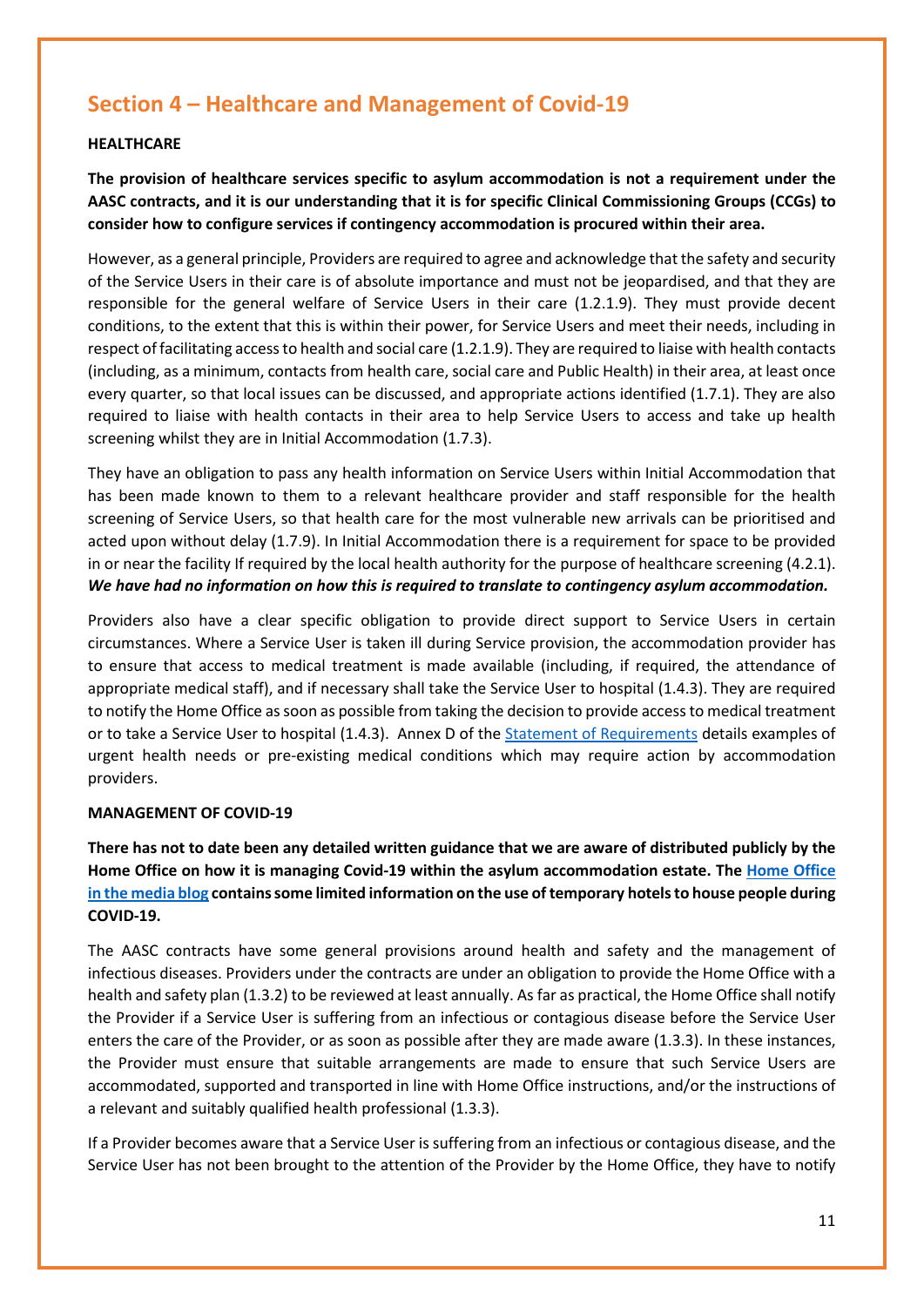the Home Office and the AIRE Provider (Migrant Help) immediately, as well as the relevant public health organisation, where necessary (1.3.4). Prior to receiving instructions from the Home Office about the accommodation, support and transport of the Service User in question, the Provider should take necessary action to protect the welfare of the Service User, other Service Users, their staff and members of the public, seeking guidance from relevant medical or public health professionals if necessary (1.3.4).

*We are aware that in some initial accommodation / contingency sites outbreak management plans have been drawn up with public health officials. To our knowledge, these have not been made public.*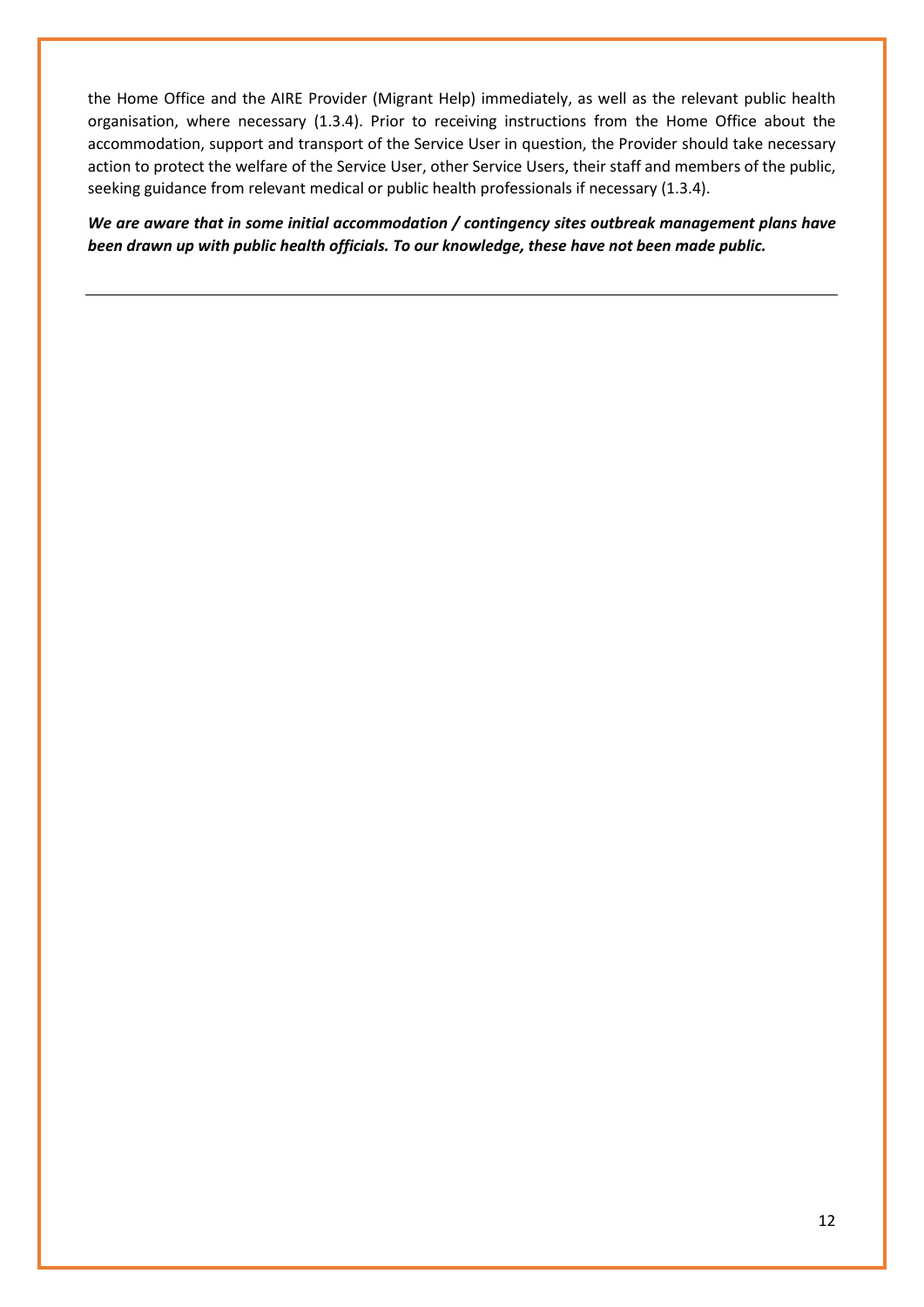### <span id="page-12-0"></span>**Section 5 - Adults at Risk or With Specific Needs**

For the purposes of the accommodation contracts, an adult at risk or with specific needs is defined as "a person aged 18 years or over who is, or may be: in need of community care services by reason of mental or other disability, age or illness (Annex G G1.1.); and unable to take care of themselves or unable to protect themselves against significant harm or exploitation (G.1.2); or at risk of self-harm or suicide (G.1.3); or a victim of modern slavery (G.1.4). This definition and some of the indicators that may identify adults at risk are set out in Annex G to the Statement of Requirements. Indicators listed (not exhaustive) include: Threats of suicide/self harm; Domestic violence/ gender based violence; Victim of Modern Slavery; Female Genital Mutilation; Lesbian, Gay, Bi-sexual, Trans and Intersex ; Mental Health conditions; Physical Disability; and victims of torture or degrading and inhumane treatment (G.G.2).

The Accommodation Providers are required to be proactive in monitoring and identifying people with specific needs or at risk Service Users within their care (1.2.1.5 and G3-G.5). The Providers also must be proactive in making referrals to relevant statutory and/or voluntary services for an assessment of Service User needs, where appropriate (1.2.1.5). They have to ensure that guidance and training provided to staff regarding the identification and management of vulnerable Service Users with specific needs, or at risk Service Users, is kept up to date and aligns with accepted good practice (1.2.5.3).

The Providers have to respond appropriately to the needs of at risk Service Users or Service Users with specific needs in their service delivery, to assure their safety and wellbeing. This includes (but is not limited to):

- referring Service Users at risk or with specific needs to relevant Local Authority teams for a care and support assessment, under the Care Act 2014 (or Social Services and Wellbeing (Wales) Act 2014 or Social Care (Self-Directed Support) (Scotland) Act 2013, as applicable);
- liaising with relevant Local Authority teams to facilitate the transfer of Service Users into Local Authority care, where this has been determined by the Local Authority as the most appropriate course of action following the care and support assessment for the Service User;
- liaising with relevant Local Authority teams to help facilitate the provision of Local Authority care and support services to Service Users within Provider Accommodation, for whom such care and support has been deemed appropriate and necessary by the Local Authority, including providing access to the Service User's Accommodation to relevant Local Authority or health provider staff;
- participating in multi-agency forums, as required, to support the safeguarding and wellbeing of Service Users with specific needs, or at risk Service Users;
- implementing appropriate inspection and reporting procedures necessary to assure the safeguarding and wellbeing of Service Users with specific needs, or at risk Service Users; and
- maintaining complete and auditable records demonstrating how the Provider has considered and responded to the circumstances and needs of Service Users with specific needs, or at risk Service Users (1.2.5.4)

They have to ensure that guidance and training provided to staff regarding the identification and management of vulnerable Service Users with specific needs, or at risk Service Users, is kept up to date and aligns with accepted good practice, and that they have sought input from the Home Office to ensure their guidance and materials align with the Home Office's safeguarding strategy (1.2.5.3).